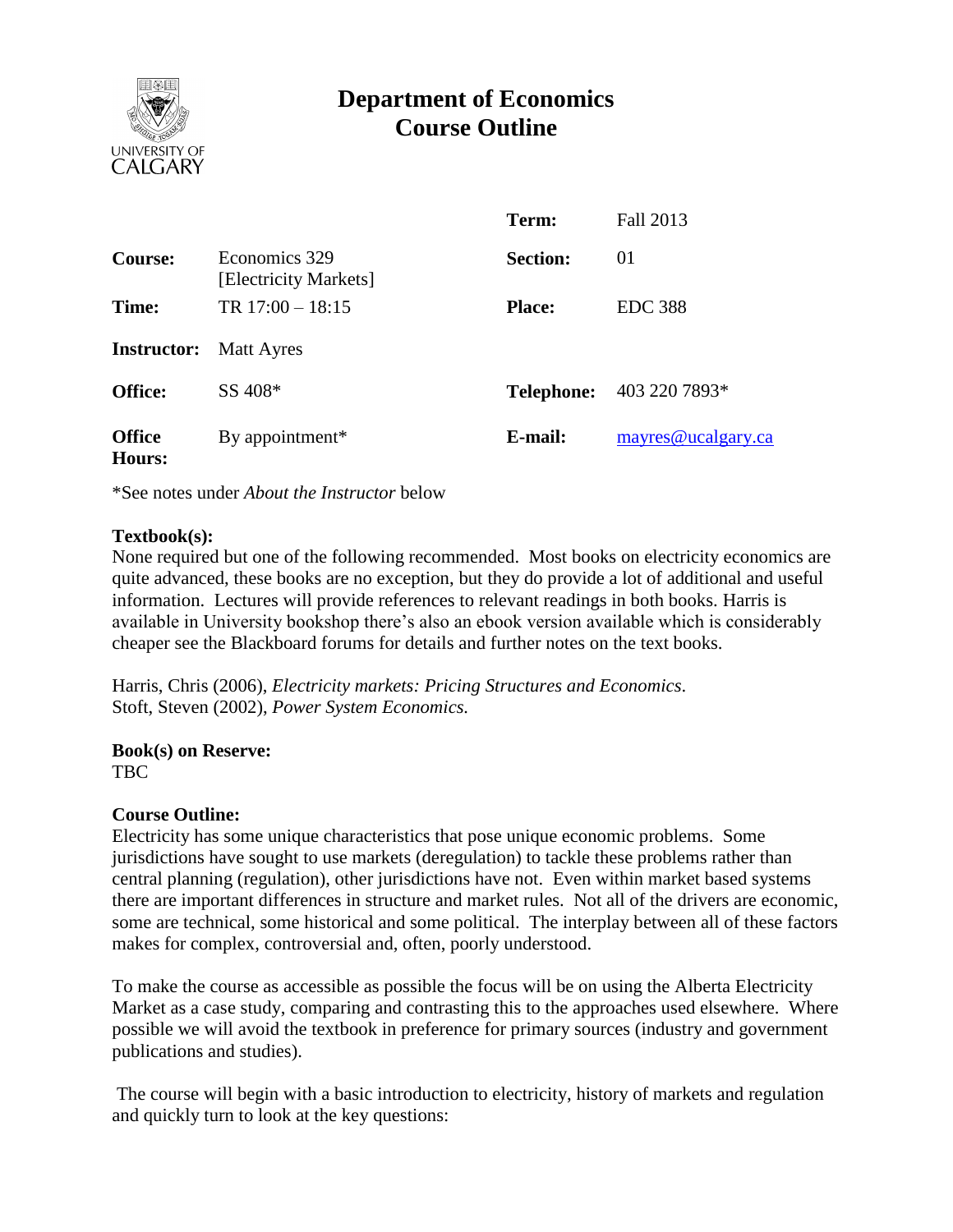- Do markets result in the best prices for production and consumption
- Do markets get the best level of investment?

In doing so we'll examine economic efficiency, fixed and marginal costs and how market power can influence market outcomes. Having answered those questions the course will provide a brief introduction to other areas of electricity economics:

- Can markets be reliable (enough)?
- Can markets plan transmission?
- Can markets deal with congestion?
- Can markets deal with environmental concerns?
- Are there special issues with retail electricity markets?

# **About the instructor:**

Matt is a sessional lecturer at the university, who works full time as Chief Economist at the Alberta Market Surveillance Administrator (an agency that monitors the Alberta electricity market for breaches in rules and anti-competitive behavior). The above outline notes (\*) office and phone numbers, unless previously arranged, email (mayres@ucalgary.ca) should be used instead. Please do not use alternate contact numbers / email. Students are encouraged to ask questions during (or at the end) of class and make use of the forums on Blackboard.

# **Blackboard:**

This course will make use of Blackboard - students who are registered in the course can log on at [http://blackboard.ucalgary.ca/webapps/login.](http://blackboard.ucalgary.ca/webapps/login) Please note that Blackboard features a class e-mail list that I will use. It is your responsibility to ensure that Blackboard uses the e-mail address of your choice; and that the e-mail address recorded by the Registrar is correct. (You can check your address on MyUofC.) **Please check Blackboard regularly,** course materials and readings will be added throughout the course. An FAQ will be added if it becomes necessary.

# **Grade Determination and Final Examination Details:**

| Assignment (late Sep/    | 20% |
|--------------------------|-----|
| early Oct)               |     |
| Midterm Exam (Nov)       | 30% |
| <b>Final Examination</b> | 50% |

Tests and final exams are marked on a numerical (percentage) basis, and then converted to letter grades. The course grade is then calculated using the weights indicated above. As a guide to determining standing, these letter grade equivalences will generally apply:

| $A+ 95-100$   | $B = 73 - 76$ | $C-60-62$    |
|---------------|---------------|--------------|
| A 85-94       | $B - 70 - 72$ | $D+ 56-59$   |
| $A - 80 - 84$ | $C+ 67 - 69$  | D $50 - 55$  |
| $B+ 77 - 79$  | $C = 63 - 66$ | $F = 0 - 49$ |

Non-programmable calculators WILL be allowed during the writing of tests or final examinations.

There will be a Registrar scheduled final examination, lasting **two** hours.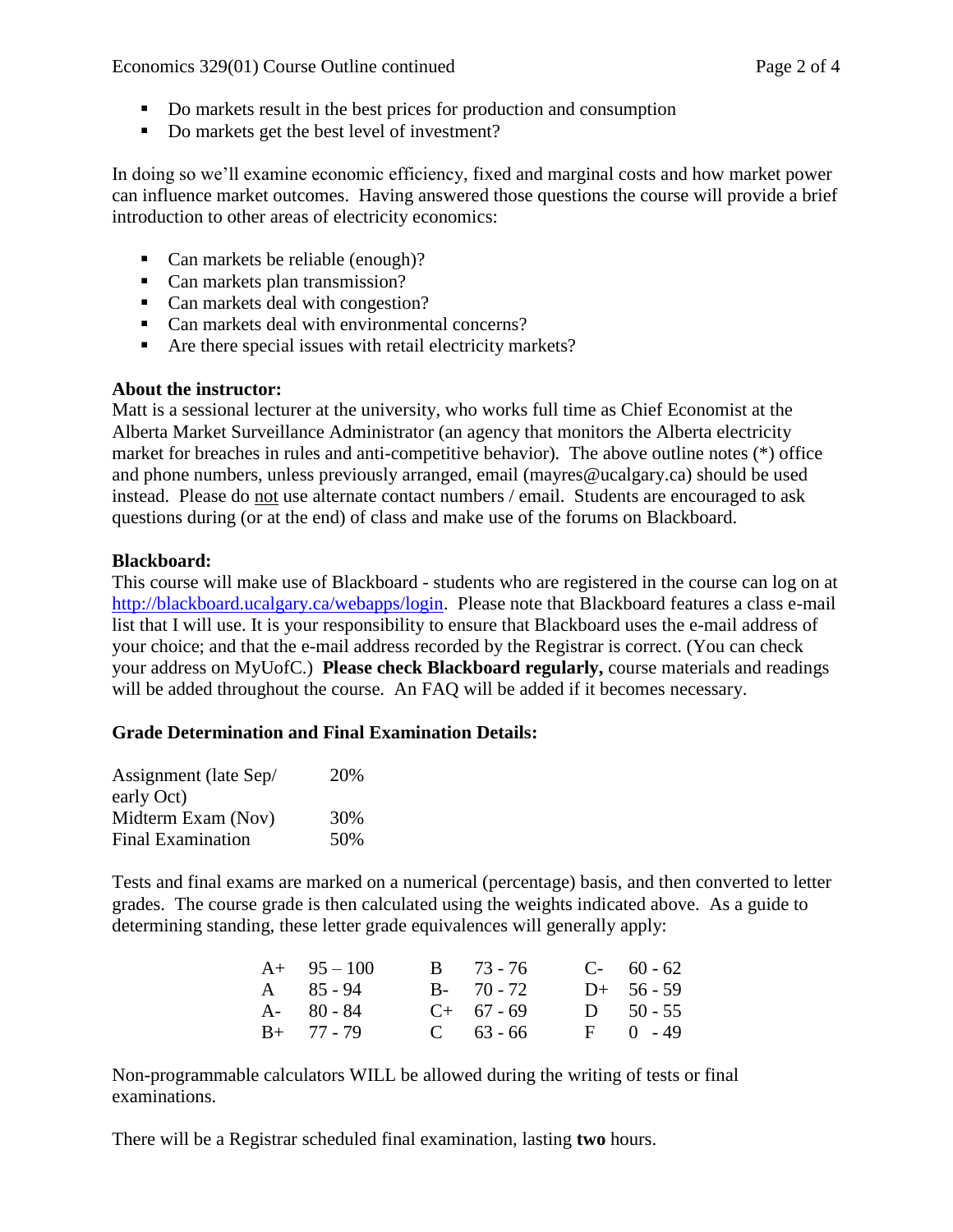Students who are unable to write the in class quiz because of an illness, family emergency or religious observance will have the midterm weight shifted to the final examination. Documentation MUST be provided.

It is the student's responsibility to request academic accommodations. If you are a student with a documented disability who may require academic accommodation and have not registered with the Disability Resource Centre, please contact their office at 403-220-8237. Students who have not registered with the Disability Resource Centre are not eligible for formal academic accommodation. You are also required to discuss your needs with your instructor no later than fourteen (14) days after the start of this course.

Students seeking reappraisal of a piece of graded term work should discuss their work with the instructor *within fifteen days* of work being returned to class.

#### **Other Information:**

Students' Union Vice-President Academic: Emily Macphail Phone: 403-220-3911 E-mail [suvpaca@ucalgary.ca](mailto:subpaca@ucalgary.ca)

Students' Union Faculty Representative (Arts) Phone: 403-220-3913Office: MSC 251 E-mail [arts1@su.ucalgary.ca](mailto:arts1@su.ucalgary.ca) [arts2@su.ucalgary.ca,](mailto:arts2@su.ucalgary.ca) [arts3@su.ucalgary.ca,](mailto:arts3@su.ucalgary.ca) [arts4@su.ucalgary.ca](mailto:arts4@su.ucalgary.ca)

Society of Undergraduates in Economics (S.U.E.): [www.ucalgary.ca/sue](http://www.fp.ucalgary.ca/econ)

Society of Undergraduates in Economics is a student run organization whose main purpose is to assist undergraduate economics students succeed both academically and socially at the University of Calgary. Services include access to the exam bank, career partnerships with the Career Centre through hosting industry nights and information sessions, recognizing achievements in teaching, and organizing social events for members. They invite you to join by contacting [sue@ucalgary.ca.](mailto:sue@ucalgary.ca)

#### *Faculty of Arts Program Advising and Student Information Resources*

- Have a question, but not sure where to start? The Faculty of Arts Program Information Centre (PIC) is your information resource for everything in Arts! Drop in at SS102, call them at 403-220-3580 or email them at  $\frac{\text{artsads@ucalgary.ca.}}{\text{Qucalgary.ca.}}$  You can also visit the Faculty of Arts website at<http://arts.ucalgary.ca/undergraduate> which has detailed information on common academic concerns.
- For program planning and advice, contact the Student Success Centre (formerly the Undergraduate programs Office) at  $403-220-5881$  or visit them on the  $3<sup>rd</sup>$  Floor of the Taylor Family Digital Library.